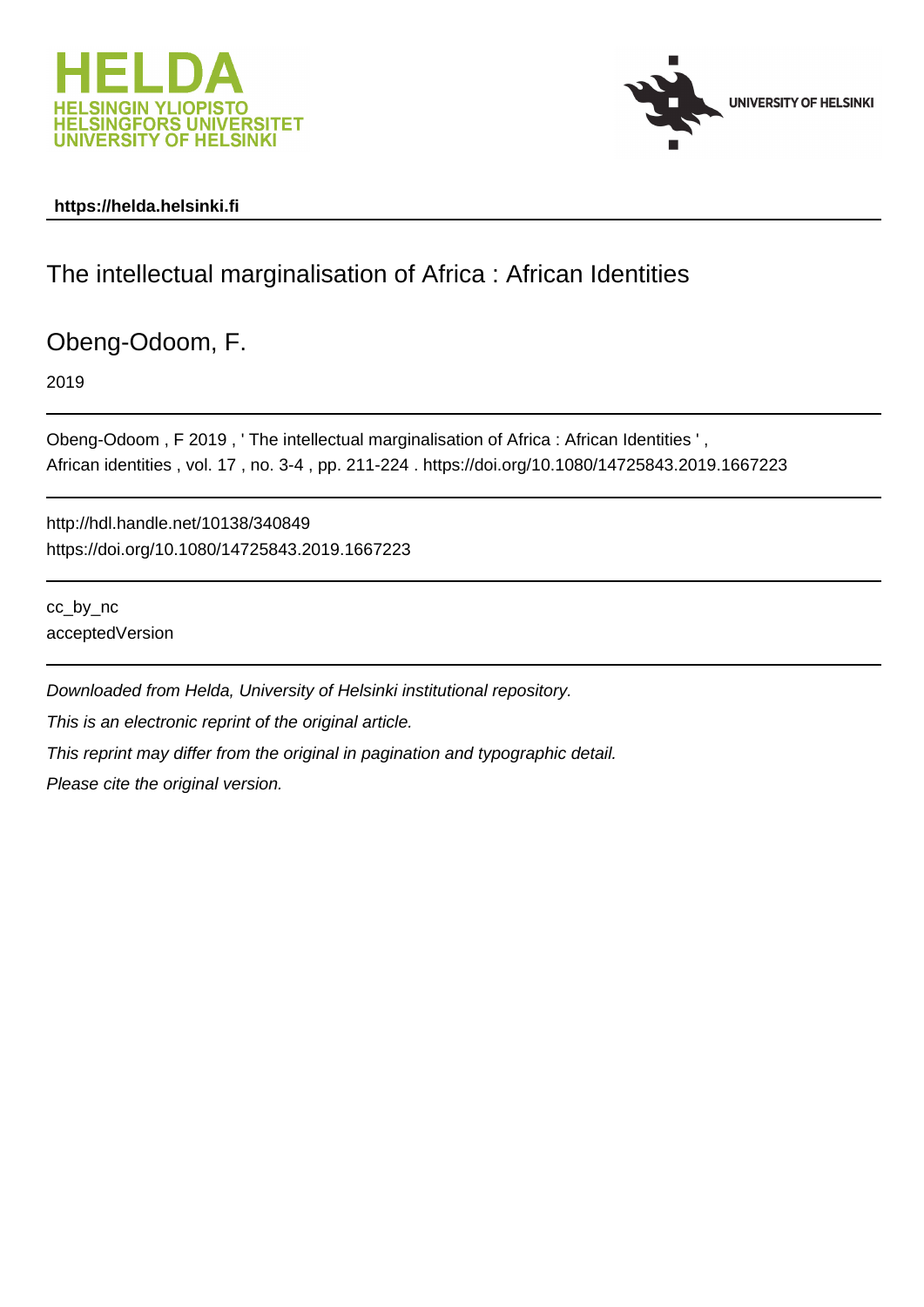# **The Intellectual Marginalisation of Africa**

Franklin Obeng-Odoom

Development Studies and Helsinki Institute of Sustainability Science

P.O.Box 18, Room 206, Unioninkatu 35, FI – 00014

[franklin.obeng-odoom@helsinki.fi](mailto:franklin.obeng-odoom@helsinki.fi)

University of Helsinki, Finland

### *Abstract*

The intellectual marginalisation of Africa is often explained in terms of the lack of human capital. However, the peripheralization and systemic neglect of excellent research published in Africa problematise the human capital thesis and, ironically, demonstrates that the appeal to 'Southern theory' is not a panacea either. Although these perspectives are quite distinct, both seek to explain, and ultimately redress, Africa's intellectual marginalisation apart from, not as part of, Africa's marginalised position in the world system. The growing gulf between the *use* of knowledge produced in Africa and that in the metropole as well as little metropoles in the continent is patterned after global inequalities – not necessarily differences in levels of human capital or the underappreciation of African knowledge systems. The historical and continuing concentration of the instruments of knowledge production in the hands of elites, the inferiorisation of the contribution of Africans, especially women, and the peripheralization of African outlets of production and dissemination have been central to the creation and persistence of this intellectual marginalisation. Creating structures of dependence and imitative research neither critical of, nor confrontational to, power imbalances is one outcome which, in turn, further legitimises the status quo because its resulting knowledge is unlikely to challenge the hegemony of the global north. This knowledge hierarchy reinforces the privileged status of knowledge produced in the north, while seeking to undermine the potential transformative power of southern knowledge. If so, merely seeking to develop 'Southern theory' is an ineffective alternative to the human capital thesis.

Key words: intellectual inequalities, knowledge divide, capitalism, digital divide, Africa

#### **Mainstream Analysis of the Global Knowledge Divide**

According to conventional measure, Africa's contribution to the global wealth of knowledge is often said to be miniscule. Between 1987 and 2007, a period of 20 years, only 13 countries in Sub-Saharan Africa could produce at least 200 ISI-indexed papers each (International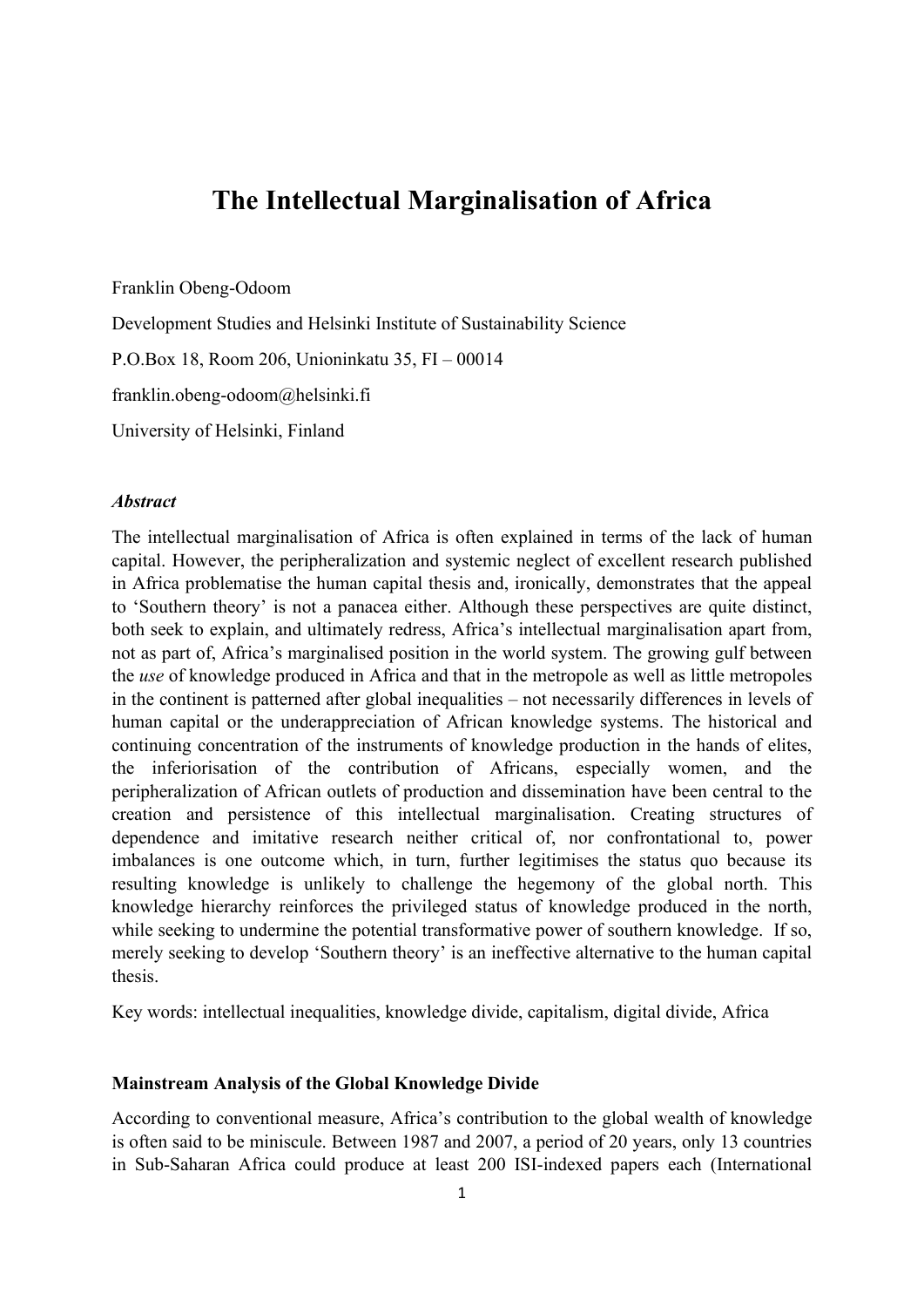Social Science Council [ISSC], 2010, p. 63). Indeed, over time, the contribution of research papers from Africa to the global pool of knowledge has declined. In 1987, Africa's share of scientific production was 1 per cent but, with a much faster rate of global pool knowledge accumulation, the continent's share plummeted to 0.7 per cent in 1996 (International Social Science Council, 2010, p. 63) and, to date, has remained under one per cent (World Bank and Elsevier, 2014; Kana, 2016), although Africa is the home of some 12 per cent of the global population.

Two explanations of this knowledge divide are commonly offered by social scientists. The first draws on the idea of human capital, sometimes framed as *'homo culturalis'* (see Darity and Williams, 1985 for a review and see, for example, World Bank, 2015. Contrast the more nuanced views on culture in classic studies such as Miller, 1987; Marcus and Fischer, 1986; and Zelizer, 2005). As exemplified in the work of Karla Hoff, of the World Bank, and Economics Nobel Prize Winner Joseph Stiglitz (2016), in this approach, the mode of explanation of social reality in the global south should be inadequate levels of human capital or, put in other words, 'cultural mental models'.

According to this 'culture as human capital' (Darity and Williams, 1985, p. 257) approach, mainstream economics posits that Africa's intellectual marginalisation can be addressed by increasing the individual output and productivity of its intellectual labour force. As black faculty are 'strugglers' (Fryberg, 2010), the key challenge is for them to shed off their unproductive cultures, embrace productive cultures and, hence, become more productive (Pauline, 1999; Darity, 2010). Over time, the argument suggests, the productivity of individual academic labour would aggregate up, drive a rise in individual, national, and regional income levels, and serve as an important driver of national economic growth (see, for example, Becker, 1962; Glaeser, 2011).

By framing knowledge divides in terms of cultural difference and differences in human capital, significant pressure has been brought to bear on African researchers and universities. On academics, there is pressure to publish more; for universities, they have to be more efficient; and, for the administrators, outward orientation has become a major criterion of success in the new academic managerialism (International Social Science Council, 2010, pp. 110-111; World Bank, 2014), details of which range from giving more money to scholars who are more prolific to supporting researchers to publish in top journals (Ngobeni, 2010; Yankholmes, 2014; Kana, 2016).

These key performance indicators continue to be exacted by development partners. Indeed, 'The World Bank recommends that African governments and development partners accelerate support to research and research-based education in Africa to build the necessary human capital to further increase research on solving African problems by Africans for Africans' (World Bank and Elsevier, 2014, p.3). Consequently, various strategic plans have been funded to increase the productivity of academics through 'efficient' management (Uetela, 2016).

The second explanation of Africa's intellectual marginalisation is rather different. It contends that African knowledge systems have not been adequately appreciated. Promoted as 'southern theory' (Connell, 2007; Connell et al., 2018a; Connell et al., 2018b), it seeks to celebrate African knowledges and to promote African-based systems of valorisation. Considerable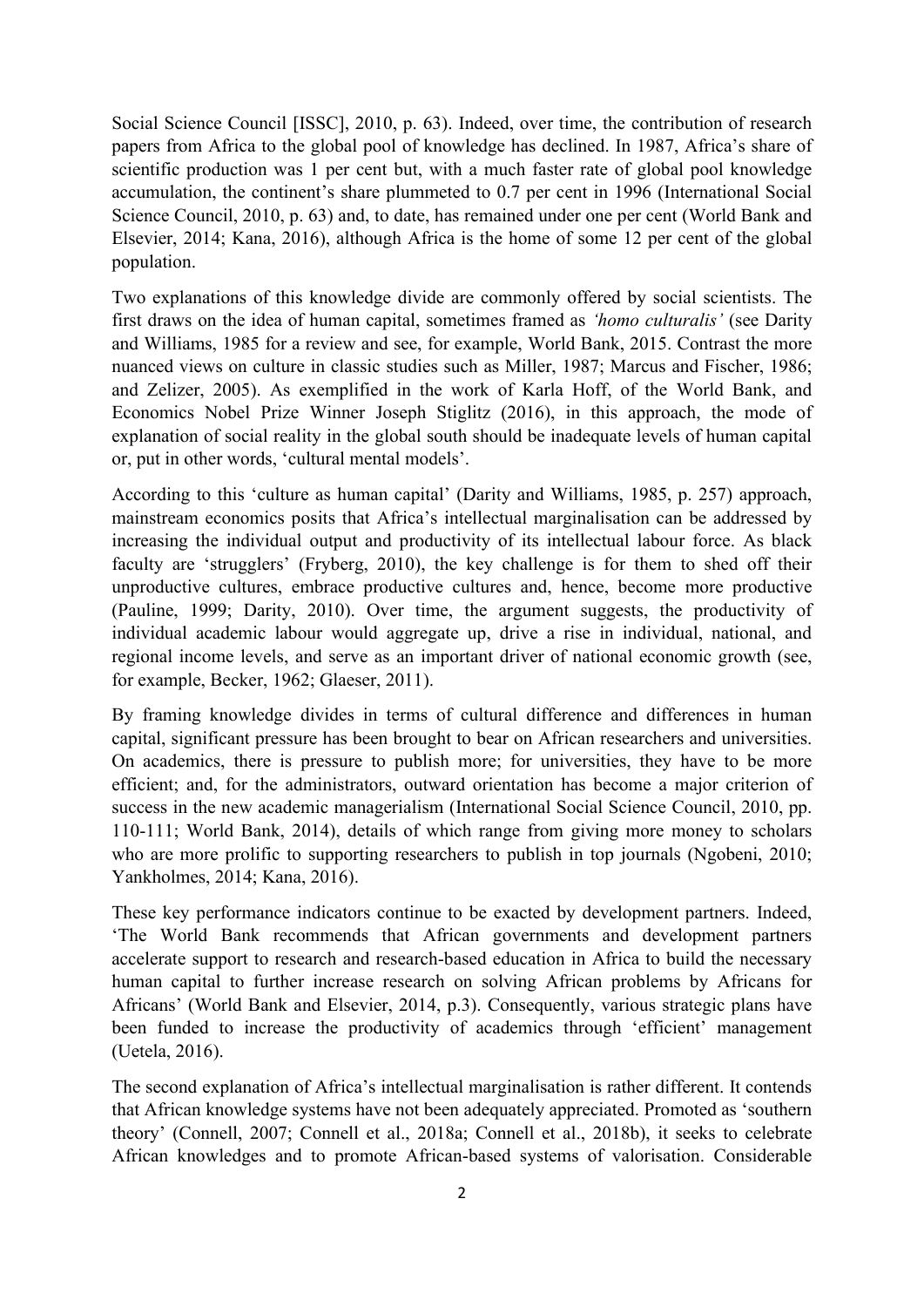effort is made to seek, better understand, and engage African ideas, while proponents have sought several alternative ways of valorising these knowledges. One is to produce Black only citation indexes. justified on grounds that many Blacks publish in non-Black journals which are indexed in the ISI/Web of Science databases (e.g., Price, 2007; Darity, 2010, Price and Allen, 2014). Besides, if they are adjusted to compare only Blacks such that like can be compared with like, they can at least mitigate inherent weaknesses in universal indexes. On these bases, the *Journal of Blacks in Higher Education* uses publishes an *Annual Citation Rankings of Black Scholars in the Social Sciences and the Humanities* to periodically report the uptake of the work of Blacks. This approach, however, is highly limiting because, it assumes a homogenous set of countries in 'Africa' or 'blacks'. However, the experiences of Lusophone countries are quite different (see, for detailed assessments, Langa, 2013; Uetela, 2016). Even among English-speaking countries, experiences differ. Compare South Africa to Ghana, for example. Between 1987 and 2000, South Africa alone published more than 50 per cent (50.7 per cent) of the total pool of ISI-indexed journal articles, while only 3.2 per cent of the paper in the pool emerged from (International Social Science Council, 2010, p. 63). So, this approach cannot be used uncritically.

Another approach is to look at the contribution of social science associations, learned academies, and other organisations in supporting or driving research. In this sense, one option is to rely on both the reported contributions and external assessment of contributions by bodies such as CODESRIA. A third approach is to commission external assessment of the content of journals by a respected Southern scholar, while a fourth approach, suggested by Nwagwu (2006a; 2006b; 2008), is to produce authoritative bibliographies of the production of African knowledge. These possibilities have some drawbacks too (e.g., a drawback of the African only ISI approach is that much of the research of Africans are not in online databases and hence those indices can undercount much work). However, used together, these alternative approaches can give a better picture of the nature, use, and the patterns of research uptake. Indeed, when combined, these approaches can meet the two key criteria advocated at the 1977 Black Studies conference held at the University of California at Santa Barbara: academic merit as determined by the quality of the editorial board, the standing of the editors of the journals, and social responsibility in terms of who gets to read the journals, size of circulation, and subscriptions (Weissinger, 2015).

Although these two perspectives (human capital and southern theory) are quite distinct, they seek to explain, and ultimately address, Africa's intellectual marginalisation apart from, not as part of, Africa's marginalised position in the world system. As it is the latter; not the former, which is the key problematic, it is not necessarily differences in levels of human capital or the underappreciation of African knowledge systems that explains Africa's intellectual marginalisation. Rather, it could be more compelling to emphasise the historical and continuing concentration of the instruments of knowledge production in the hands of white elites in the metropole and the little metropoles on the continent, the inferiorisation of the contribution of blacks, especially women, and the peripheralization of black outlets of production and dissemination in explaining Africa's intellectual marginalisation. It is the removal of these structures, together with a wider embrace of African liberation struggles in other areas of life, that could usefully animate the struggle to redress the intellectual marginalisation of Africa.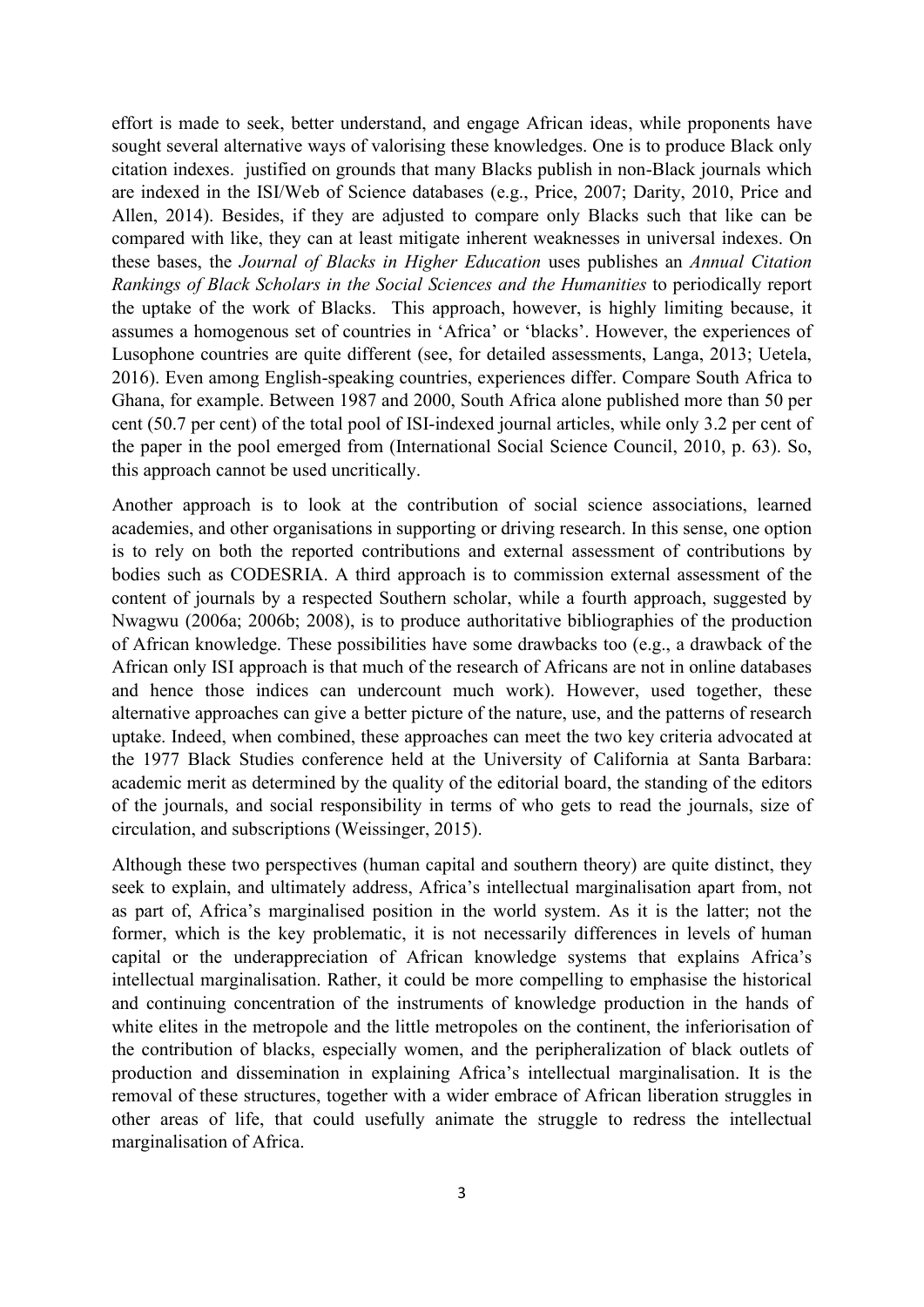The rest of the paper is divided into three parts. *Problematising Mainstream Analysis* questions the human capital theory and its resulting policy claims. *Alternative Explanations* develops other ways of explaining Africa's intellectual marginalisation. *Rowing Against the Tide* emphasises that, although well-intended, their foundations in idealism significantly limit their potential and, hence, neither human capital theory, nor Southern theory, is an effective antidote to Africa's intellectual marginalisation.

#### *Problematising Mainstream Analysis*

Conventional measures of knowledge undercount the considerable amount of high-quality knowledge produced in Africa (see, for example, International Social Science Council [ISSC], 2010, p. 63; World Bank and Elsevier, 2014; Kana, 2016) because they fail to sufficiently account for the significant scientific contributions made on the continent, some of which have been listed as part of the 'wonders of the world' (Diop, 1967; (Campbell, 1998; Saul and Leys, 1998; Oloyede; 2006; Francis et al., 2008). Presses such as Tanzania Publishing House have published outstanding books in the past, including Walter Rodney's *How Europe Underdeveloped Africa* (for additional details, see Bgoya, 2014)*.* In more recent times too, Langaa Press of Cameroon has published many important books, including Francis Nyamnjoh's work, *Rhodes Must Fall* (Nyamnjoh, 2016).

However, in general, research from Africa is poorly utilised. Indeed, the rate at which research published in Africa is used is on the decline. Between 1993 and 1995, citations of journals in Africa for the 200 most cited journals in Africa constituted 22 per cent, but 10 years later, between 2003 and 2005, the share had declined to only 11.7 per cent. Even when it is claimed that the situation has improved, the margin of increase is miniscule, increasing from 0.06%-0.16% to only 0.12%-0.28% in about a decade (between 2003 and 2012). Much of this improvement is driven by citations of African research in the natural sciences (Kana, 2016). When such citations are excluded, social science papers published in Sub-Saharan Africa are cited 8 per cent less than the world average (World Bank and Elsevier, 2014, p.20).

The ISI and the Web of Science are widely utilised as the pivot in the orthodox analysis of knowledge divides. However, as instruments of the global north, they tend to be more familiar with and, hence, privilege knowledge forms in the north. In turn, they list mostly northern-based journals (Zeleza, 1996; Nwagwu, 2008). As Johann Mouton (2010, p. 63 fn) has pointed out, they tend to exclude local journals published in Lusophone and Francophone countries. Yet, as Patrício Vitorino Langa (2013) shows in *Higher Education in Portuguese Speaking African Countries,* such countries have valuable systems of knowledge production too, so neglecting them raises questions about the representativeness of these conventional measures. Indeed, even in the global north, these conventional measures tend to exclude journals that focus on the social realities of blacks on the alleged claim that they are of poor quality (Kaba, 2009; Weissinger, 2015). Such biases are well-known. Indeed, Williams Nwagwu, the Head of Council for the Development of Social Science Research in Africa (CODESRIA) Documentation, Information and Communication Centre, has consistently shown that the conventional global indices are biased against Africa (see, for example, Nwagwu, 2006a; 2006b; 2008).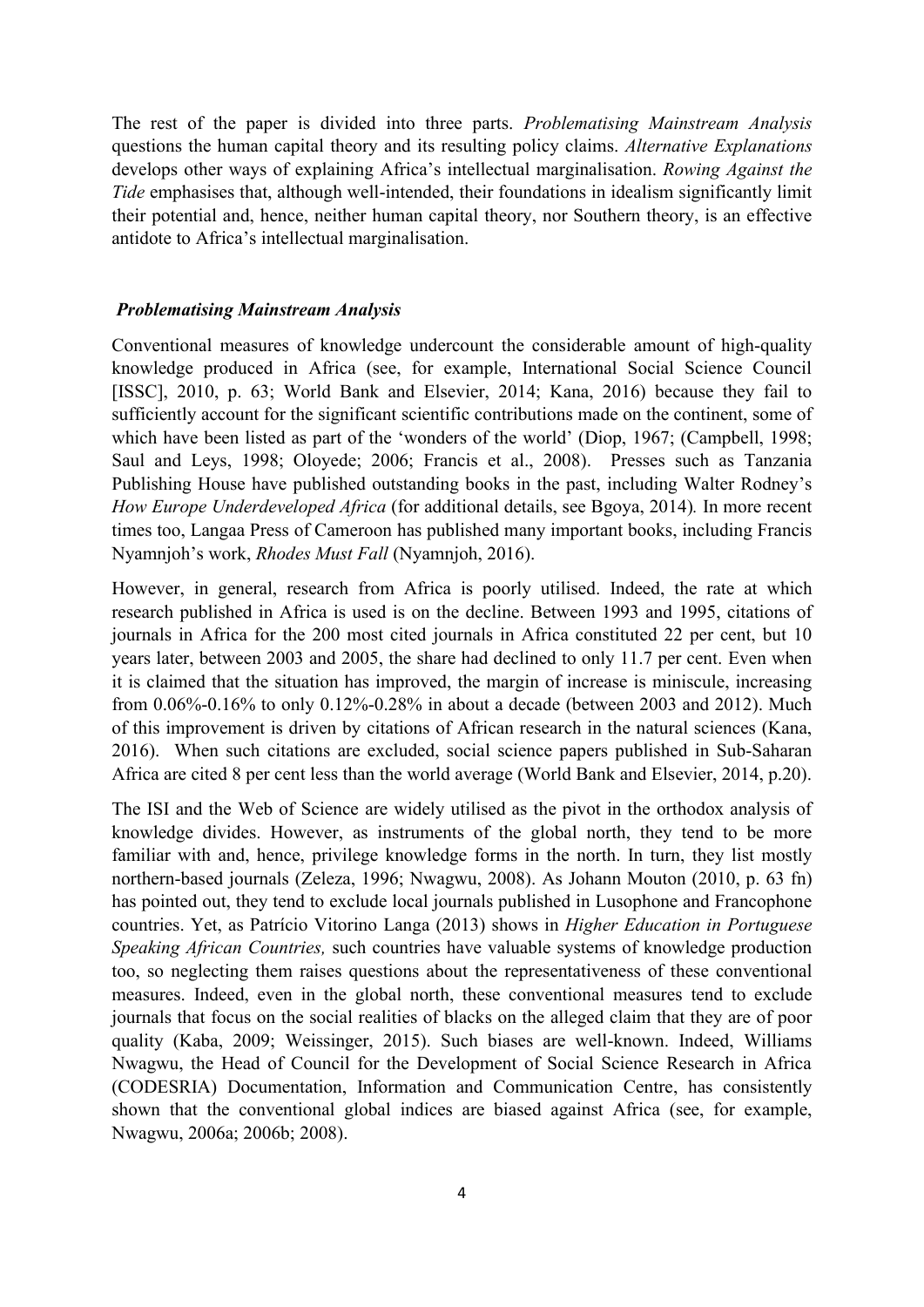What require additional emphasis are the outcomes of such biases. A serious one is that, although only alleged, conventional measures institutionalise cycles of self-fulfilling prophesy. Thus, these journals are marginalised. For example, Olajide Oloyede (2006) has shown that the articles in the leading CODESRIA journal, *African Sociological Review,* had limited citations and the impact factor of the journal itself declined from 0.09 (2002) to 0.07 (2003) Similar comments were made in the external assessment of the work of OSSERIA – Organisation for Social Science Research in Eastern and Southern Africa (OSSREA) and its flagship journal, the *Eastern African Social Science Research Review* above' (Francis et al., 2008, p.24).

For these reasons, as a basis for explanation, the mainstream analysis is not only incomplete as a framework of explanation it also creates problems of marginalisation which feeds into its framework. Alternative explanations are needed to better address questions such as what account for the limited uptake of research in Africa and, therefore, what might be a possible path to redress?

## **Alternative Explanations**

The social context that impels the intellectual marginalisation of Africa is complex, but earlier research has helped in illuminating the issues. A few examples should illustrate the point. Neoliberalism and its role in creating an artificial scarcity of university researchers, as well as how neoliberalism has institutionalised the demise of university presses in Africa have been widely documented (see, for example, Gibbons, 2000; Mama, 2001; Connell, 2007; Mamdani, 2007; Xia et al., 2015). Others; such as Walter Bgoya, a former General Manager of Tanzanian Publishing House; in praising the role of African book presses in the continent's liberation, have also provided detailed assessments of African presses and how a complex mix of local and global forces cripple them (see, especially, Bgoya, 2014, pp. 115 – 191). Arthur Lewis, the only African to win the Nobel Prize in Economics, investigated the importance of race and class-conscious education and experiences, including the power of giving learning opportunities to Africans, as well as the various ways in which Africans who obtain such opportunities could leverage them for their further advantage both individually and collectively (see Lewis, 1982, chapters 3-6). So, much is already known about this problem of marginalisation.

What require further analysis is the interaction between the concentration of the instrument of knowledge production, and inferiorisation, on the one hand, and how they have worked particularly strongly together to create, sustain, and extend biases against Africans on the other hand. These processes require further elucidation.

#### *Concentration of the Instruments of Production*

At every stage in the chain of knowledge – from the tools for production, through the organisation of production of knowledge, and gatekeeping to the use of already created knowledge – African scholars, especially those based in Africa, are sidelined.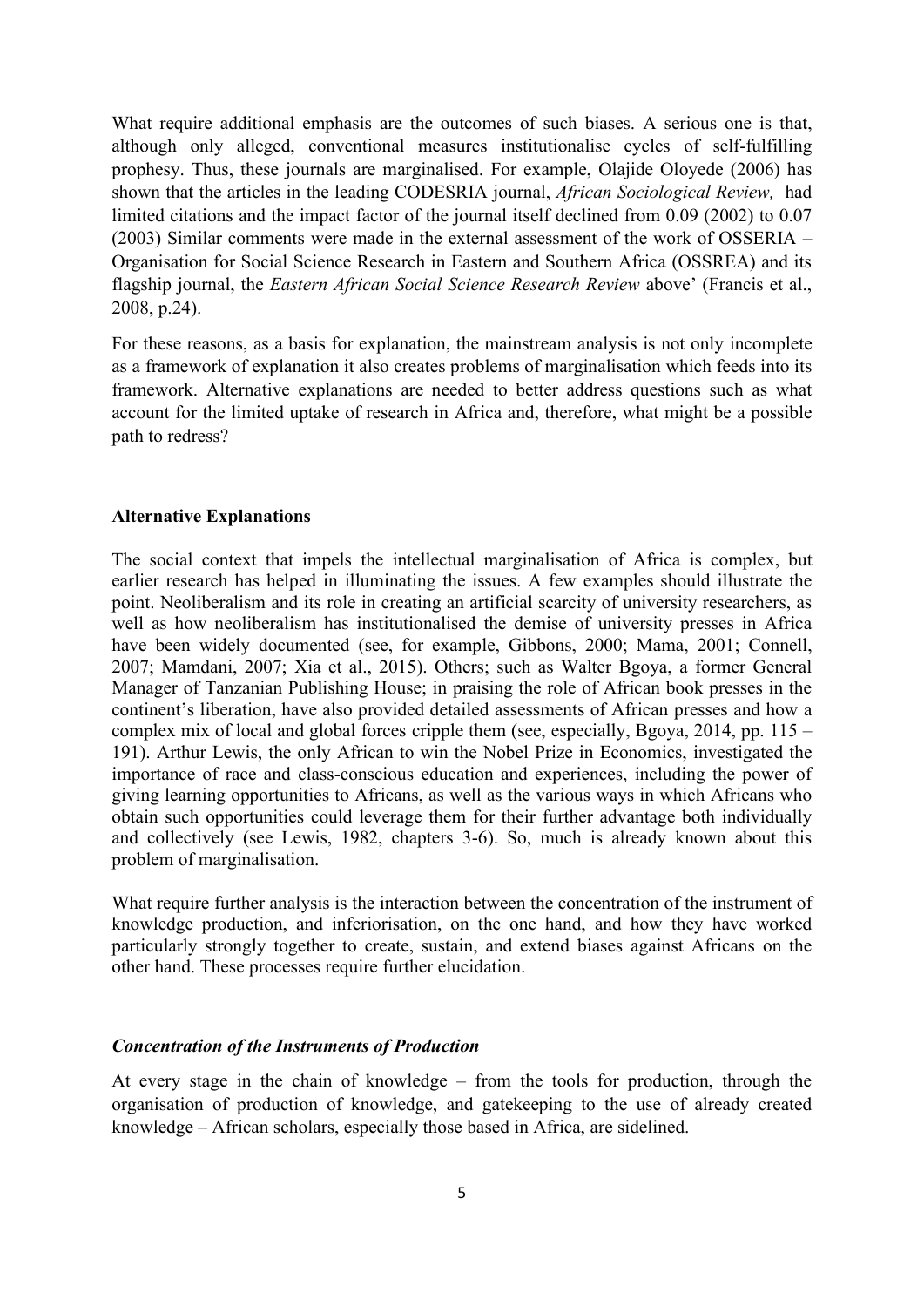Technology is often spoken of in positive terms in the north. Indeed, Western universities, in particular, have been insistent that its members of faculty become increasingly reliant on technology to promote scholarship. However, the concentration of technology in the North and how technological-based indexes have been constructed devalue African scholarship. In his book, *The Rise of the Network Society* (vol. 1)*,* Manuel Castells (2010, pp. 125-135) shows how the concentration of scientific production and communication organised around technology and the English language operate to peripheralise Africa and Africans, especially poorer ones and poorer universities. The networks have been set up in a way that they promote those ideas that have 'value' to wider communities; and discard those – mostly of African origin – that are devalued. Access to, and control of, the technological network of scientific production is asymmetric. Concentrated in the north, especially in the hands of powerful groups, most Africans are mere users (Murphy and Carmody, 2015). Castells' work shows that African-Americans, other Africans, and minority groups such as women are also marginalised by technology. Thus, technology-inequality plays out in terms of race, class, gender and space, with urbanites enjoying better access. Certainly, the two-speed production process I described earlier is also linked to differential technological levels between African and the rest.

The social organisation of knowledge production complicates these inequalities. The American Economic Association journals - *American Economic Review*, *Journal of Economic Literature*, *the Journal of Economic Perspectives*, *Applied Economics*, *Economic Policy*, *Macroeconomics*, and *Microeconomics –* have approximately 170 journal positions (editors, co-editors, associate editors, and editorial board members). However, none of these persons is black (Darity, 2016, pp. 174-175). While some editorial boards can be dormant, in economics, a new study on the gatekeepers of economics journals shows that the members exert a strong control on editorial policy. Further, there is a small group of economists who control the leading journals of economics. Indeed, as much as 90 per cent of all economics journals have been monopolised by a few economists in the mainstream. In the words of the authors (Baccini and Baabesi, 2014):

The phenomenon of a same editor serving in the editorial boards of two different journals is called interlocking editorship. This is analogous with interlocking directorship which is the phenomenon of a same person sitting on the boards of directors of two different firms. The editorial board members of the economic journals generated a very compact network where about 90% of the journals considered are linked directly or indirectly (pp. 15-16).

Indeed, 32 editors of the leading mainstream economics journals edit as many as 166 journals (Baccini and Baabesi, 2014). This structure creates a monopoly in favour of Eurocentric, mainstream economics – a trend that can also be seen in mainstream economics departments. As Yalcintas and Wible (2016) shows, economics departments are increasingly becoming monopolistic in terms of who is hired, what is taught, and how. As an imperial science, economics has a low tolerance level for dissent, especially if the dissenters are Africans. Research by many African American political economists (e.g., Darity, 2010, Price and Allen, 2014) shows that mainstream economics (that is, neoclassical, new institutional, and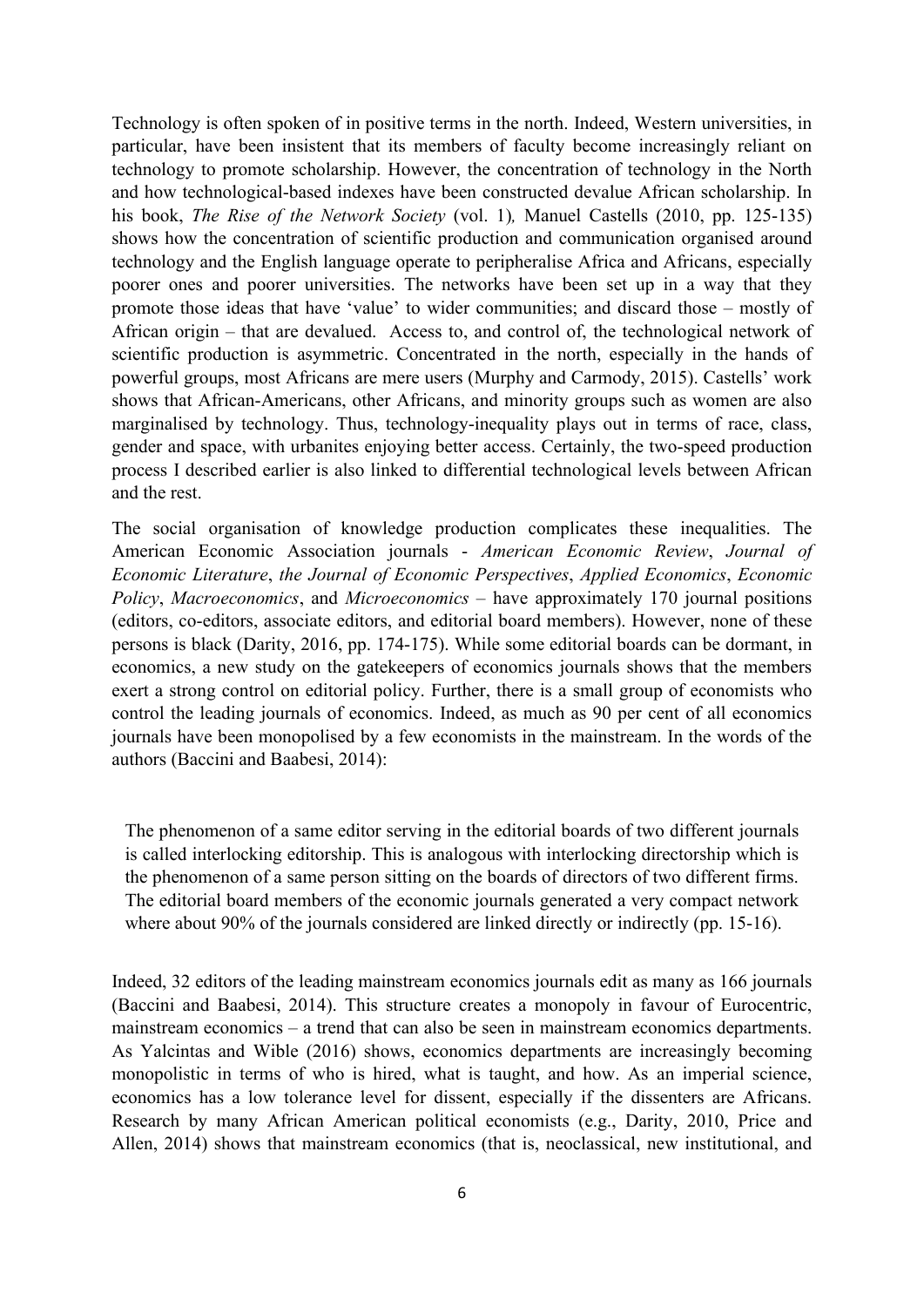Austrian) journals are, typically, disinterested in the topics relevant to black societies such as discrimination, race, and poverty.

Africanist journals (those that profess an interest in Africa) proliferated as a result, but those which publish critical scholarship are promptly devalued. The *Review of African Political Economy* – which is the leading political economy journal in Africa – is ranked  $\mathcal{C}$  by the Australian Business Dean's Ranking of Economics Journals and, although *The Review of Black Political Economy* was initially ranked 'A', the journal was downgraded to 'C' subsequently based on poor citation counts<sup>1</sup>. In turn, Gunnar Myrdal's circular and cumulative causation principle – first developed in *An American Dilemma* (1944) to explain racism against Blacks in America - is triggered: being critical leads to bad ranking which leads to poor citation which, in turn, leads to downgrading. Here, a socially created tendency is instituted to bias research towards mainstream economics.

This trend parallels wider changing conditions in which knowledge is produced. The increasing concentration of knowledge ownership (journals and publishing houses being owned and operated by a smaller number of companies) is one example. Mergers and acquisitions of huge journals is another. Indeed, 'The scientific publishing market is dominated by the so-called 'big four' companies: Springer (which reports hosting 2,987 journals), Elsevier (3,057), Wiley (2,339) and Taylor & Francis (2,105). Together, they comprise around 30% of the world's total scholarly peer-reviewed journals, which number 34,585 (28,134 English language), according to Ulrichsweb, an online directory of scholarly journals' (Van Noorden, 2015, n.p.). The rest are smaller companies, but they are predominantly located in the north, serving mostly northern interests and driving out into obscurity African scholars who cannot take subscriptions to the journals they publish (Van Noorden, 2015, n.p.).

These core-periphery tendencies can be found within Africa too, of course. The racial composition of the professoriate has obtained much commentary and political action, including during the recent 'Rhodes Must Fall' activities in South African (Nyamnjoh, 2016). However, there are other areas that are characterised by similar tendencies. Between 2001 and 2008, White academics obtained 85 per cent of funding in South Africa (Luruli, 2014, p. 165). The leadership of the many journals in the country is largely White. These issues may not at all be intentional. However, as W. Arthur Lewis once famously observed:

One must distinguish between intentional and consequential discrimination. Restricting the numbers eligible for the better jobs does not have racial or ethnic consequences in homogeneous societies; but in racial societies such measures have racial consequences because the persons most likely to be excluded, even by non-racial rules, will turn out to be members of the subordinate race. Moreover, the division increases with time; for those who are excluded do not get the same continuing learning opportunities as those who are

<sup>1</sup> Discussion of Peter Kreisler's email in the Heterodox Economics Newsletter, issue 152, September, 2013, <http://heterodoxnews.com/n/htn152.html> (accessed 8.11.2016).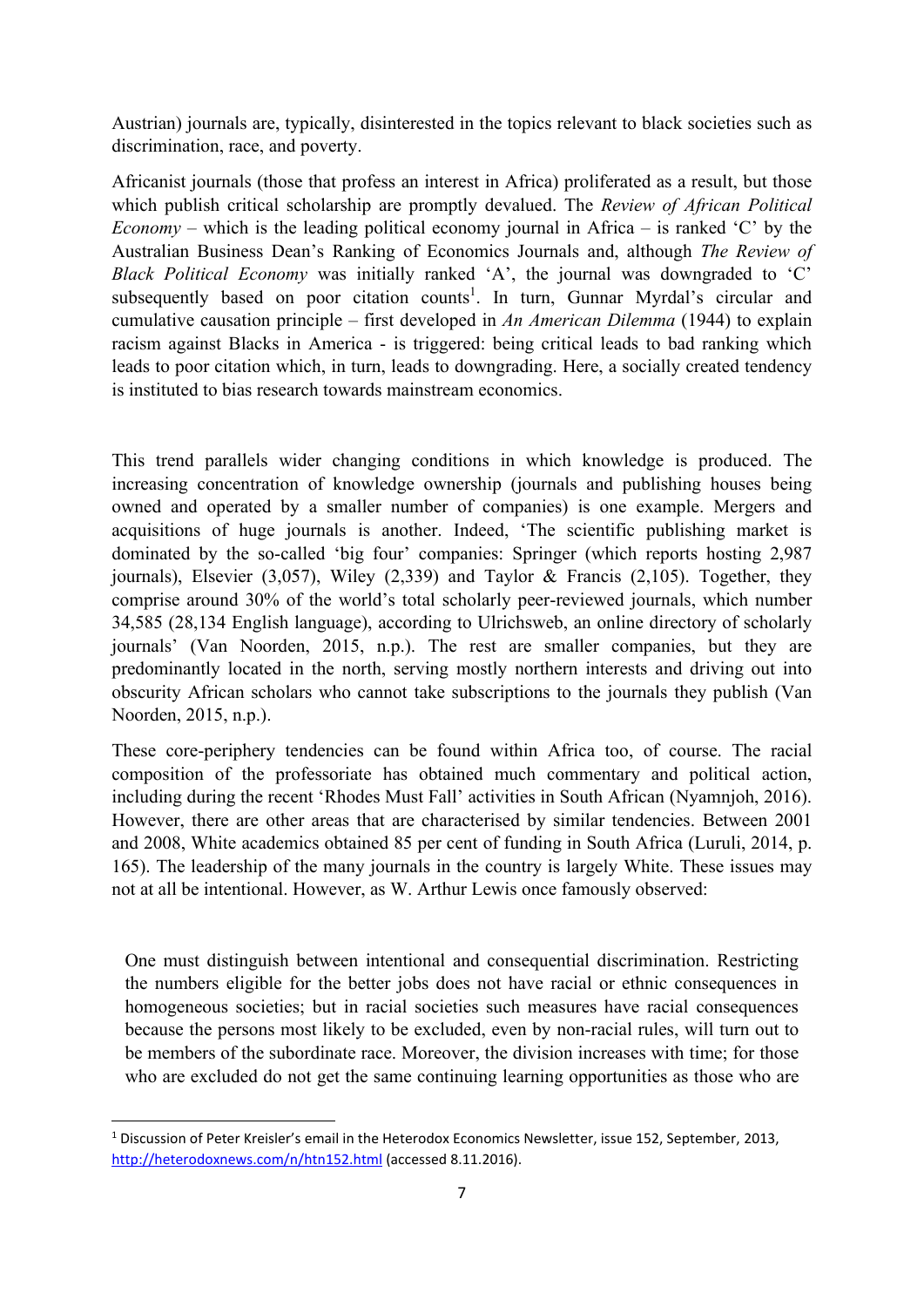included, nor do they pass the same enhanced cultural richness to the next generation. Consequential discrimination is then embedded in the system (Lewis, 1985, pp. 43-44).

In the South African case, this consequential discrimination can be seen in terms of the national ranking of South African academics, the National Research Foundation ranking, a league whose most prestigious places (As and Bs) are dominated by white scholars. Consequential racism can also be found in the membership of the nation's learned society: The Academy of Science of South Africa, according to which, only 27 per cent of its membership is black (Academy of Science of South Africa, ca. 2013; see also Jansen, 2018, p. 7). In relation to the total South African population which is about 80.9 per cent black (Statistics SA, 2008), this distribution highlights the need to emphasise local core/periphery dynamics in Africa too. However, viewed globally as part of the world system of knowledge production, Africa's share of these troubles is rather small. Indeed, its little share is both inferiorised and peripheralished.

#### *Inferiorisation and Peripheralisation*

Inferiorisation of the knowledge of the South, the process of production, and the status of the producers arise when southern-generated knowledge is considered inferior. Inferiorisation also arises when knowledge constructed by black women, and peoples of colour more generally, is devalued. Of these two cases, it is the latter which is the more counter intuitive and, yet, quite common even within feminism (both liberal and progressive, be it ecofeminism, feminist economics, or feminist ecological economics, see, for example, O'Hara, 2009).

Dominated by white, middle class women, liberal feminism can be particularly dismissive of the scholarship of black feminists. Bell Hooks, the leading African American feminist has provided a detailed account in her 1982 classic, *Ain't I a Woman. Black Women and Feminism* (1982), so the effort need not be duplicated. What has to be highlighted is that, as Hooks shows, research money is more easily found by white people to provide anthologies of black women's writings, but it is harder to find money for black women to anthologise about themselves or to study white women. Hooks (1982) famously showed that white feminists will make analogies between the conditions of white women and black people, suggesting that black people meant black men and black women did not exist.

Progressive feminists are much more inclusive. Indeed, they are more sophisticated, challenging the liberal myth and Eurocentric universalism of equating *all* women to nature, and contesting mainstream feminism's idealist and non-materialist orientation (Salleh, 2009, pp. 12-13). Progressive feminism provides a strong challenge to masculinist economics that devalues the contribution of women because its key indicators are overlook sectors in which female labour is dominant. Progressive feminism also demonstrates the direct and indirect exploitation of women who usually provide support for men workers in capitalist firms, while re-emphasising the substantial role women's work plays in sustaining nature (Salleh, 2009; O'Hara, 2009).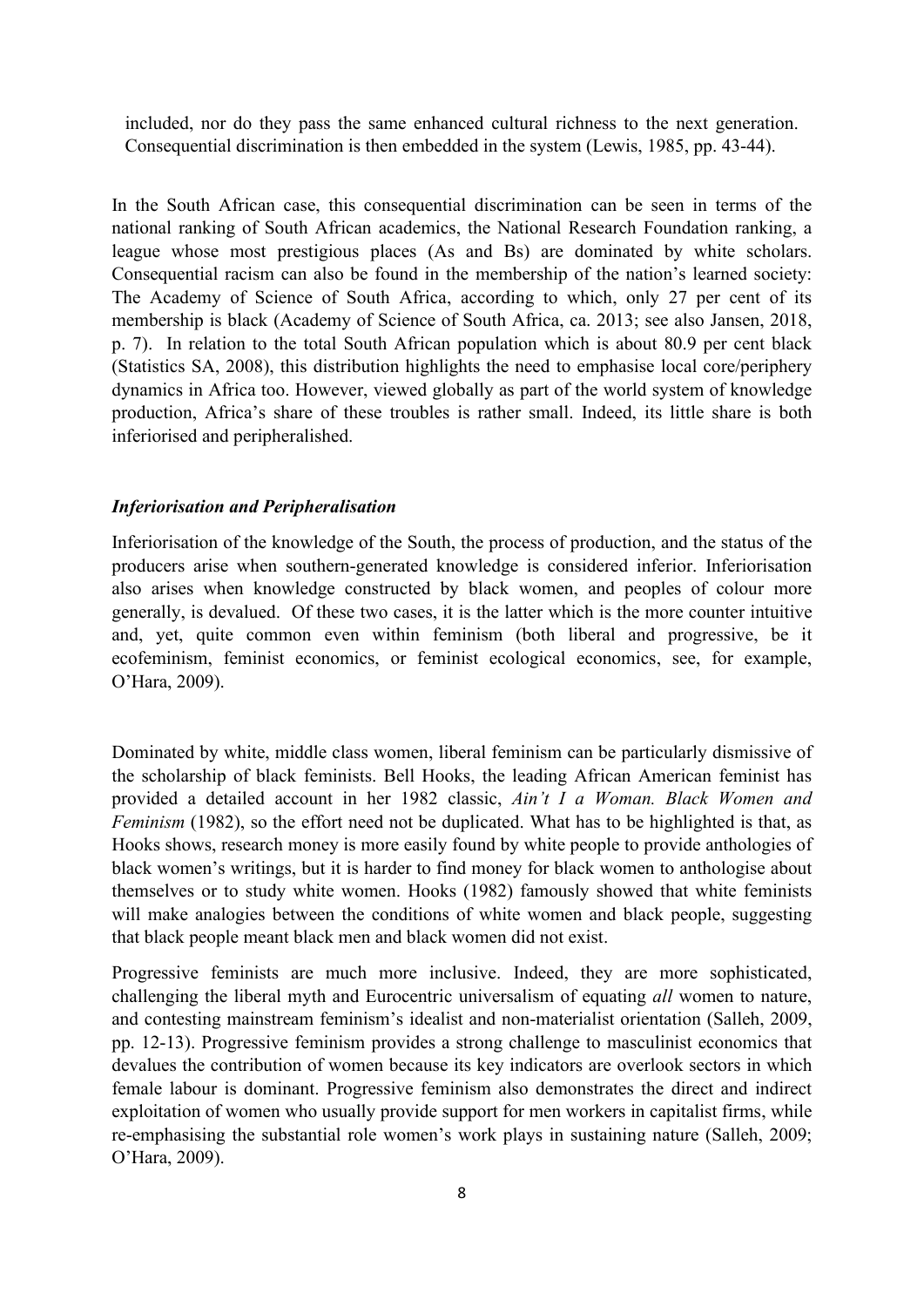However, even progressive feminism pays insubstantial attention to critical race theory (see, for example, Salleh, 2009). Although seeking to include Southern voices, the overwhelming emphasis in progressive feminism is on 'subsistence perspective' (Bownhill and Turner, 2009, p.230), an idea which stresses the interconnections between women's livelihoods and the environment (Bownhill and Turner, 2009). Consequently, when the 'global South' is invoked by progressive feminists, what they seek to do is to invite African female scholars to 'bring a further critical dimension to the fore, namely community activism, local participation, and engagement in the social change process' (O'Hara, 2009, p. 191). The rich theories or theorisation of black feminism itself, is silenced. The theories of its leaders, such as Kimberlé Crenshaw, Amina Mama, and Bell Hooks, are marginalised. The *hierarchical relationship* between white feminism and black feminism and, how that, in turn, shapes the socio-economic and ecological experiences of blacks and their knowledge systems are conveniently overlooked. The result, in the long-run, was the formation of black feminist groups too.

Yet, to-day, the reading lists of the leading feminist thinkers pay scant attention to the scholarship of black feminists. White women writing about black women is common and highly valued, but when black women write about themselves, it is not read. Indeed, as Rosalind Edwards, a White feminist, and others (e.g., Racine, 2016) show, there are both real and perceived *continuing* hierarchies between white women and black women be they feminists or interviewees/interviewers (Edwards, 1990). This body of work argues for white feminists to listen. Yet, as famously shown by South African feminist Sisi Maqagi (1990), the 'listen' in such admonitions is often framed as being 'sympathetic' to black women, that is, benevolently accommodating something not really up to the standards. Indeed, usually white feminists listen to appropriate, rationalise, and present in more 'mature' ways (Maqagi, 1990). Either way, the prerogative of blacks to speak for themselves is undermined and the class position of white feminists stands in the way. The issue, however, is not merely about black and white feminists. It is also about class, power, and how they intermingle to divide feminists across scales and regions.

Consider the case of *unequal knowledge exchange* between Western and Southern researchers. Academics in the West who do fieldwork in the South tend to recruit male research assistants. Females tend to do the same. Under postcolonial capitalist societies, class and gender reinforce the position of males to be in a better position to become research assistants who, if recognised, for example, in research papers, can also enhance their status relative to local females. Relative to the northern-based researchers, however, these assistants are often poorly recognised although the southerners are frequently informants and coproducers of knowledge (Vawda, 2016). In many cases, such assistants could pass as lead authors, but not even their later scholarship is recognised by professors who travel from the north to the south to collect data, a phenomenon Roger Sanjek (1993) has called 'hidden colonialism.' In *Decolonizing Methodologies*, Linda Tuhiwai Smith (1999) shows how black people are used as research objects, assistants, and informants –without being acknowledged as co-producers of or significant contributors to 'Indigenous knowledge'. In her words, 'Through their publications they came to be seen by the outside world as knowledgeable, informed and relatively 'objective'. Their 'informants' were relegated to obscurity, their colonial activities seen as unproblematic, and their chronic ethnocentrism viewed as a sign of the times.' (Smith, 1999, p. 82). Researchers from the West have provided important scholarship useful and valuable to the South, but the contradiction is that when the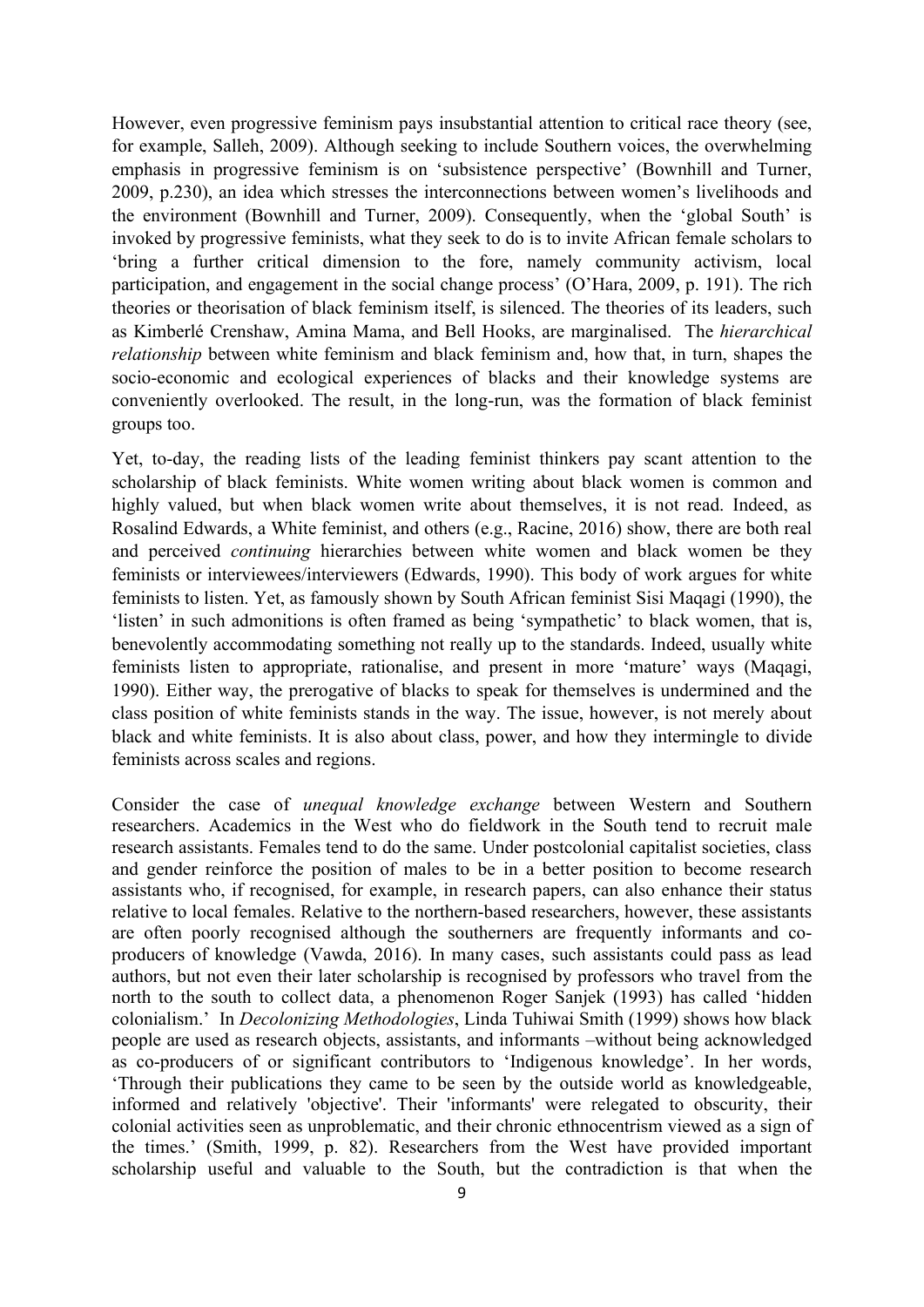Southerners have written their own accounts, they have tended to be inferiorised and considered poor in relation to Western scholarship (see, for example, Vawda, 2016). So, it is like as long as the Africans agree to be research assistants, their knowledge is fine; but not when they are equal co producers.

African scholars who migrate to the West might avoid some of these experiences, but the idea of 'brain drain' tend to paint the picture of a pristine West, although many African scholars suffer marginalisation in the West too. Research (Gueye, 2002) looking at the experiences of African and black social scientists in France shows that they experience substantial intellectual marginalisation. So, they obtain few secure university positions. These African scholars are, usually, not members of the editorial boards of the French leading journals, in which they are rarely published. Their lack of academic position and absence from editorial boards combine to create the impression about the inferiority of their research. Serving on the boards of Africanist journals but, in France, even the African journals are dominated in their leadership structure by white French specialists on Africa. In the United States too, a recent study (Arthur, 2014) shows how African academics struggle with various forms of professional and wider society racism in ways that force them to periodically return to Africa for some acknowledgement.

A study of the share of contributions to Africanist journals published in Britain, Canada, and USA between 1982 and 1992 showed that 15 per cent of the papers and 10 per cent of book reviews were published by Africans in Africa, while Africans in the diaspora contributed a further 9 per cent of the content- the remaining 76 per cent of the publications were not by Africans (Zeleza, 1996). Gregory Price and Maxton Allen, two African Americans in the United States, studied the patterns of publications in *The Review of Black Political Economy*  (based in the USA) from 1979 to 2011, looking at the contribution of black economists employed in economics departments in the USA and other black economists currently or previously employed in the academy, or research institutes. Price and Allen (2014) found that, although the journal was established to enable black economists to publish their work, papers are dominated by Whites. Elsewhere, one of the authors (Price, 2008) shows that research by black economists is typically deemed unworthy of being cited. African research is, in this sense, peripheralized too.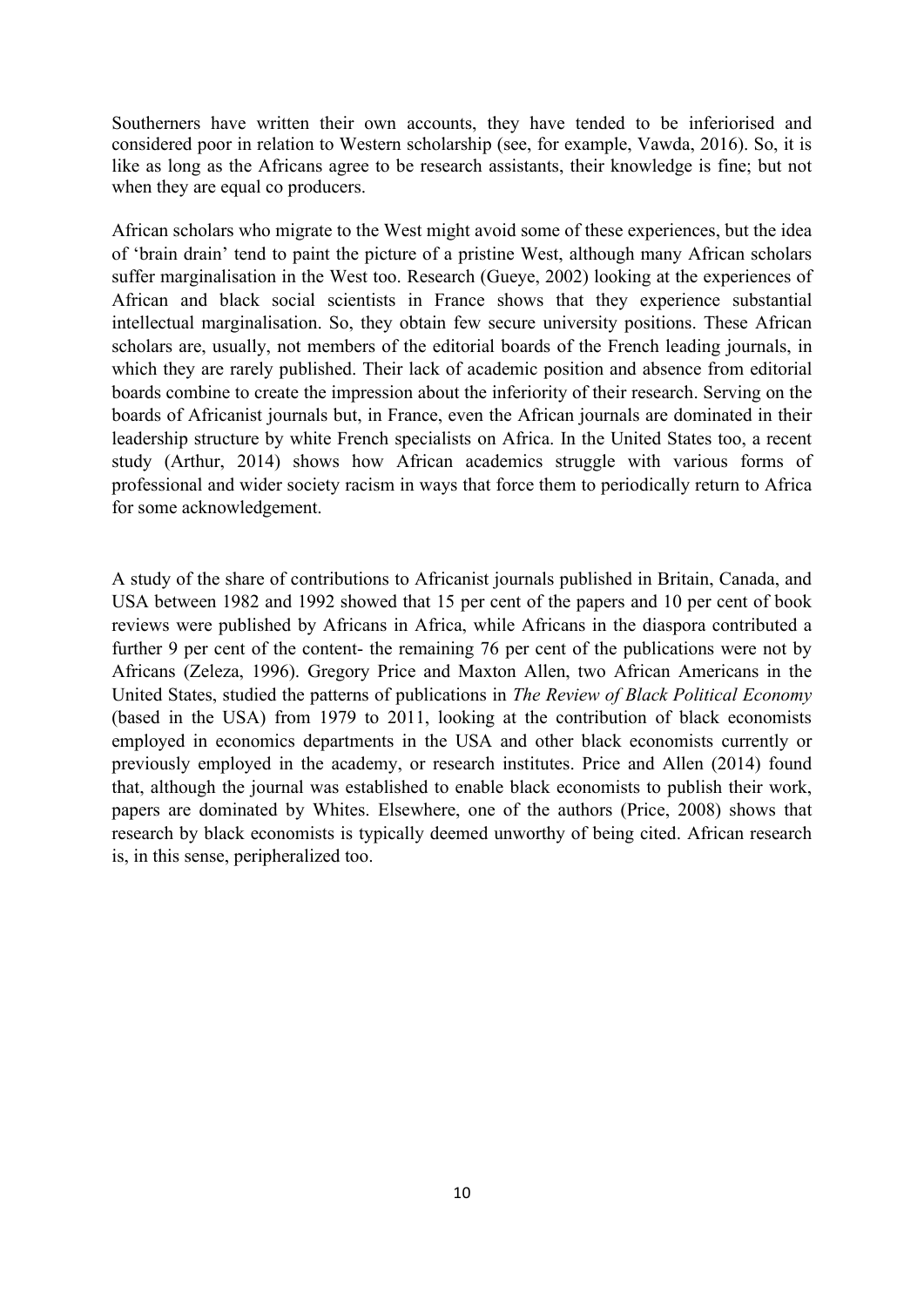#### *Rowing Against the Tide: Concluding Comments*

Rowing out of the sea of bias is not going to be easy, especially because the imbalances in the knowledge sphere reflect bigger economic imbalances too. While African economies have widely been described as 'rising' in terms of their *national* GDP rates and size of growth as a share of *global* GDP, Africa's GDP has remained nearly stagnant at a mere 2 per cent since 2005 (United Nations Office of the Special Advisor on Africa (OSAA) and the NEPAD-OECD Africa Investment Initiative, ca. 2016). For Africa to have only a trifle of the world's 'most powerful number', a number that is used as the basis for the global definition of 'power' (e.g., whether a region/country is a superpower) (Fioramonti, 2013, p. 3), suggests that African research would have much limited power. More fundamentally, the focus on continuing accumulation overlooks the nature of a model which is based on inequalities in knowledge production and uses as well as inequalities in gender, race, and class (Obeng-Odoom, 2015; Oduro and Staveren, 2016).

If we accept that in itself 'knowledge is power', as demonstrated by Pierre Bourdieu in his influential *Homo Academicus* (1984), then Africa has much limited power. Bourdieu shows how academic power, connected to scientific power, operates in tandem to create symbolic power. This power of symbolism is used in an all-powerful way to influence how society views itself and the world, as well as how the world views society. Symbolic power is also used to produce and reproduce knowledge, so this state of affairs, of Africa's diminished power, creates bigger and serious problems of the further subjugation of Africa. 'Academic power', as understood by Bourdieu, is 'the control of the instruments of reproduction' (p. 78) transmitted by class and race and intermixed with 'scientific power' conferred through holding various scientific positions on boards of knowledge production to create symbolic power of authority and scientific respect (p. 79). So, the economic position of Africa contributes to weakening the power of its research and the weak power of its research contributes to weakening its economic position. Redressing this imbalance does not, however, merely mean increasing Africa's share of GDP because, merely doing so, without a change in Africa's economic structure, would only reinforce and create new forms of inequality. If so, neither human capital approach nor its Southern theory alternative, including promoting a kind of 'Write African, cite African' can address the problem of the intellectual marginalisation of Africa.

#### **Acknowledgements**

Kwasi Kwafo Adarkwa, George Bob-Milliar, and Joe Collins did not only encourage me to write this paper, they also gave me excellent feedback on my early drafts. I gratefully acknowledge their support and the feedback of the editors and reviewers of *African Identities.*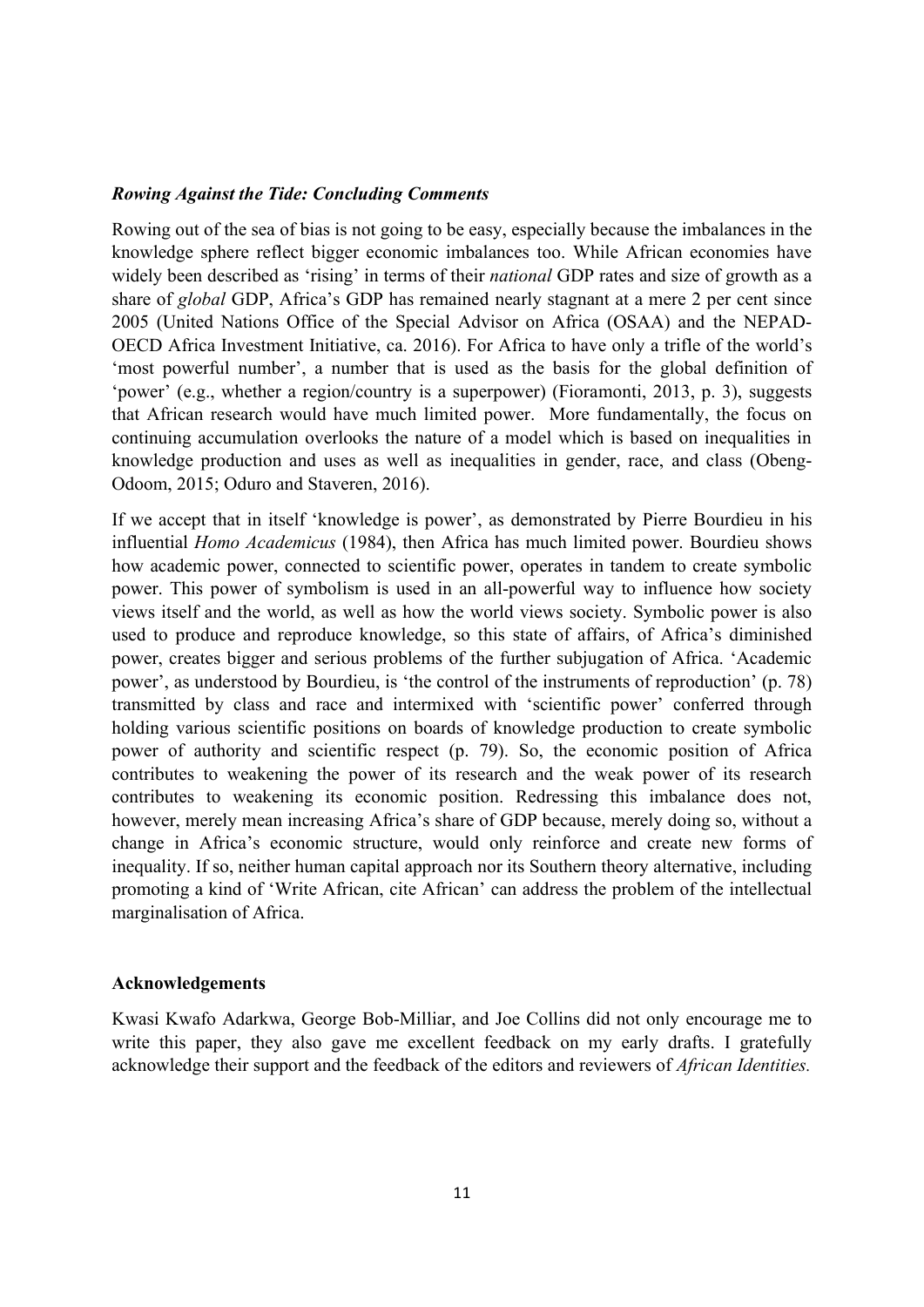## **References**

Academy of Science of South Africa, ca. 2013, 'Asaf Overview', Academy of Science of South Africa, Pretoria.

Arthur J.A., 2014, *Class Formations and Inequality Structures in Contemporary African Migration*, Lexington Books, London and New York.

Baccini A and Baabesi L, 2014, 'Gatekeepers of economics: the network of editorial boards in economic journal', in Laneri, A. Wromen, J. (eds) *The Economics of Economists,*  Cambridge University Press, Cambridge, pp. 104-150.

Becker G.S., 1962, 'Investment in Human Capital: A Theoretical Analysis', *Journal of Political Economy,* Vol. 70, No. 5, pp. 9-49.

Bgoya, Walter (2014), '50 Years of Independence: Reflections on Publishing and Progressive African Intellectuals', *African Spectrum,* vol. 49, no. 3, pp. 107-119.

Bourdieu P, 1984, *Homo Academicus,* Stanford University Press, Stanford.

Connell R, 2007, *Southern Theory: The Global Dynamics of Knowledge in Social Science,*  Allen and Unwin, Sydney.

Connell, R., Pearse, R., Collyer, F., Maia, J., Morrell, R. (2018). Negotiating with the North: How Southern-tier intellectual workers deal with the global economy of knowledge. *The Sociological Review*, 66(1), 41-57.

Connell, R., Pearse, R., Collyer, F., Maia, J., Morrell, R. (2018). Re-making the Global Economy of Knowledge: North-South Relations in New Fields of Knowledge. *British Journal of Sociology*, 69(3), 738-757.

Darity W.A, Jr, 2010, 'Notes from the Back of the Academic Bus', in Daniel Little and Satya P. Mohanty, eds, *The Future of Diversity: Academic Leaders Reflect on American Higher Education, Palgrave* Macmillan, London, pp. 173-180.

Darity W.A. Jr and Williams R.M., 1985, 'Peddlers forever? Culture, Competition, and Discrimination', *American Economic Review, Papers and Proceedings of the Ninety-Seventh Annual Meeting of the American Economic Association,* vol. 75, no. 2, pp. 256 – 261.

Diop C.A., 1967, *The African Origin of Civilization: Myth or Reality,* Lawrence Hill Books, Chicago.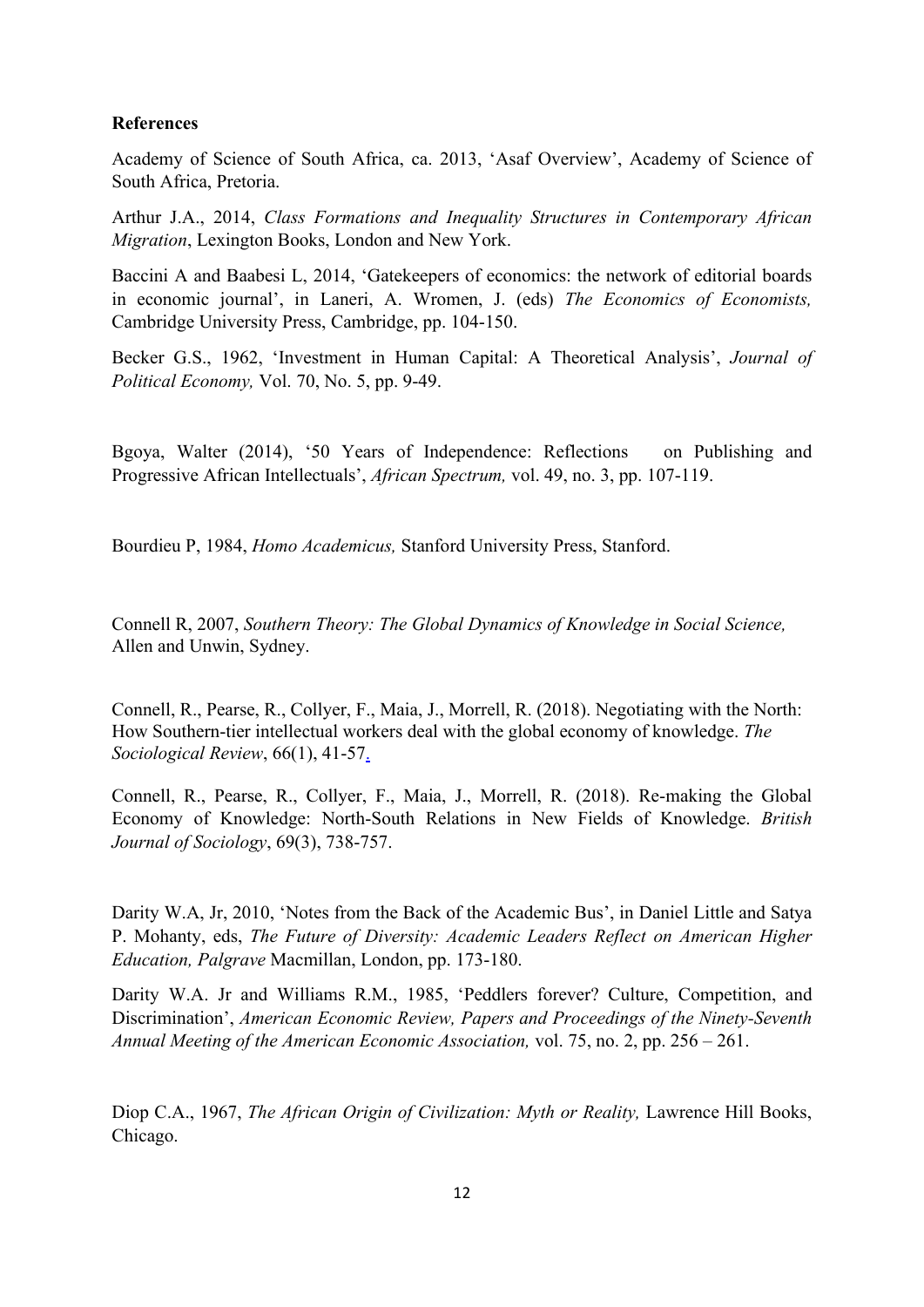Edwards R, 1990, 'Connecting method and epistemology: A White woman interviewing Black women', Women's Studies International Forum, Vol. 13, No. 5, PP. 477-490.

Fioramonti, L. (2013). *Gross domestic problem: The politics behind the world's most powerful number*. London: Zed Books.

Francis D.J., Björkman J, Manor J, 2008, 'Timely Evaluation: OSSREA 2000-2006', SIDA-SAREC, Stockholm.

Gibbons M, 2000, 'Beyond the market: Universities and society in the  $21<sup>st</sup>$  century', University of Ghana, Accra.

Gueye A, 2002, 'Dark side of the African brain drain: Experiences of Africans holding doctoral degrees in social sciences and humanities living in France', *African Issues,* vol. 30, no. 1, pp. 62-65.

Hoff K and Stiglitz J.E., 2016, 'Striving for Balance in Economics Towards a Theory of the Social Determination of Behavior', World Bank Policy Research Working Paper, 7537.

Hooks B, 1982, *Ain't I a Woman. Black Women and Feminism,* Pluto Press, London

International Social Science Council, 2010, *World Social Science Report: Knowledge Divides,* UNESCO, Paris.

International Social Science Council, 2016, *World Social Science Report: Challenging Inequalities: Pathways to Just World*, UNESCO, Paris.

Jansen J. D, 2018, 'Message from the president', *Annual Report 2017/2018,* Academy of Science of South Africa, Pretoria, pp. 6-8.

Kaba A.J. 2009, 'Demographics and Profile: The Most Cited Black Scholars in the Social Sciences, Arts and Humanities', *Journal of Pan African Studies,* vol.3, no.2 September, pp.  $153 - 207$ .

Kana M.A., 2016, "Publish or perish" is good for African research, *British Medical Journal,*  352: i121 doe: 10.1136/bmj.i121, pp. 1-2.

Langa P, 2013, *Higher Education in Portuguese Speaking African Countries,* African Minds, Cape Town.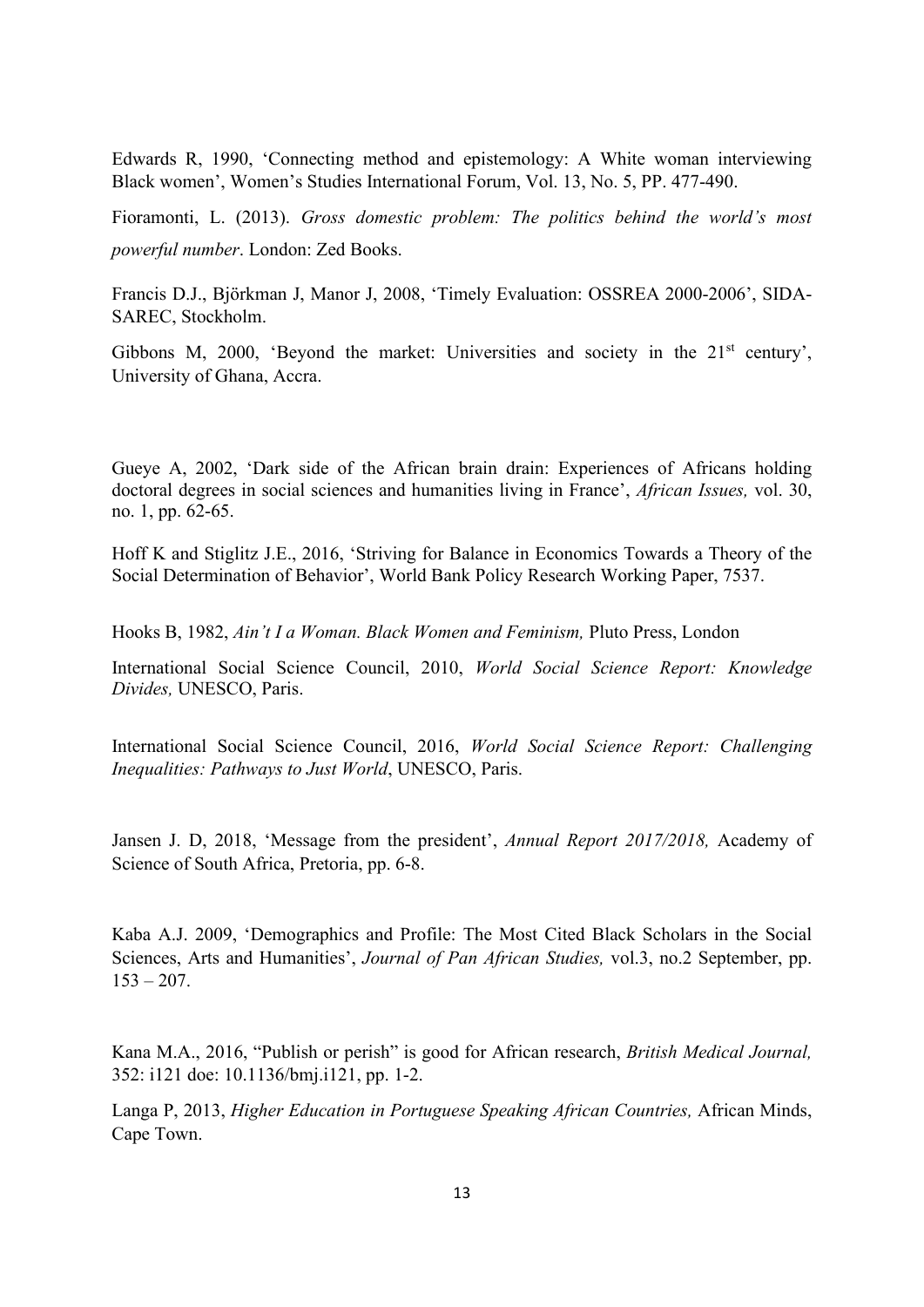Lewis A, 1985, *Racial Conflict and Economic Development,* Harvard University Press, Cambridge.

Luruli N.M, 2014, 'Research funding and modes of knowledge production: a comparison between NRF-funded and industry-funded researchers in South Africa', Dissertation presented for the degree of Doctor of Philosophy in the Faculty of Arts and Social Sciences at Stellenbosch University.

Mama A, 2001, 'Challenging subjects: Gender and power in African contexts', *African Sociological Review,* vol. 5, no. 2, pp. 63-73.

Maqagi S, 1990, 'Who theorises', *Current Writing: Text and Reception in South Africa,* vol. 2, no. 1, pp. 22-25.

Marcus G and Fischer M, 1986 *Anthropology as Cultural Critique: An Experimental Movement in the Human Sciences.* Chicago: University of Chicago Press.

Miller D, (1987), Material *Culture and Mass Consumption*, Basil Blackwell: Oxford.

Mouton J, 2010, 'The state of social science in sub-Saharan Africa', *World Social Science Report: Knowledge Divides,* UNESCO, Paris, pp. 63-67.

Myrdal G., 1944, *An American Dilemma: The Negro Problem and Modern Democracy,*  Harper and Brothers Publishers, New York.

Murphy, James, T. and Carmody, Padraig. (2015). *Africa's Information Revolution: Technical Regimes and Production Networks in South Africa and Tanzania.* Oxford: Wiley Blackwell.

Ngobeni S, ed, 2010, *Scholarly Publishing in Africa: Opportunities and Impediments,*  African Institute of South Africa, Pretoria.

Nwagwu, W. E, 2006a, 'Cyberdating the academe: Centralized scholarly ranking and visibility of scholars in the developing world', *Journal of Information Science*, vol. 36, no. 2, pp. 228–241.

Nwagwu, W.E., 2006b, 'Organising and Monitoring Research Production and Performance in Africa: Towards an African Citation Index. Electronic Publishing in Africa in the Digital Era', Proceedings of the Second International Conference on Electronic Publishing and Dissemination, Leiden, Holland, CODESRIA, 91 - 109pp.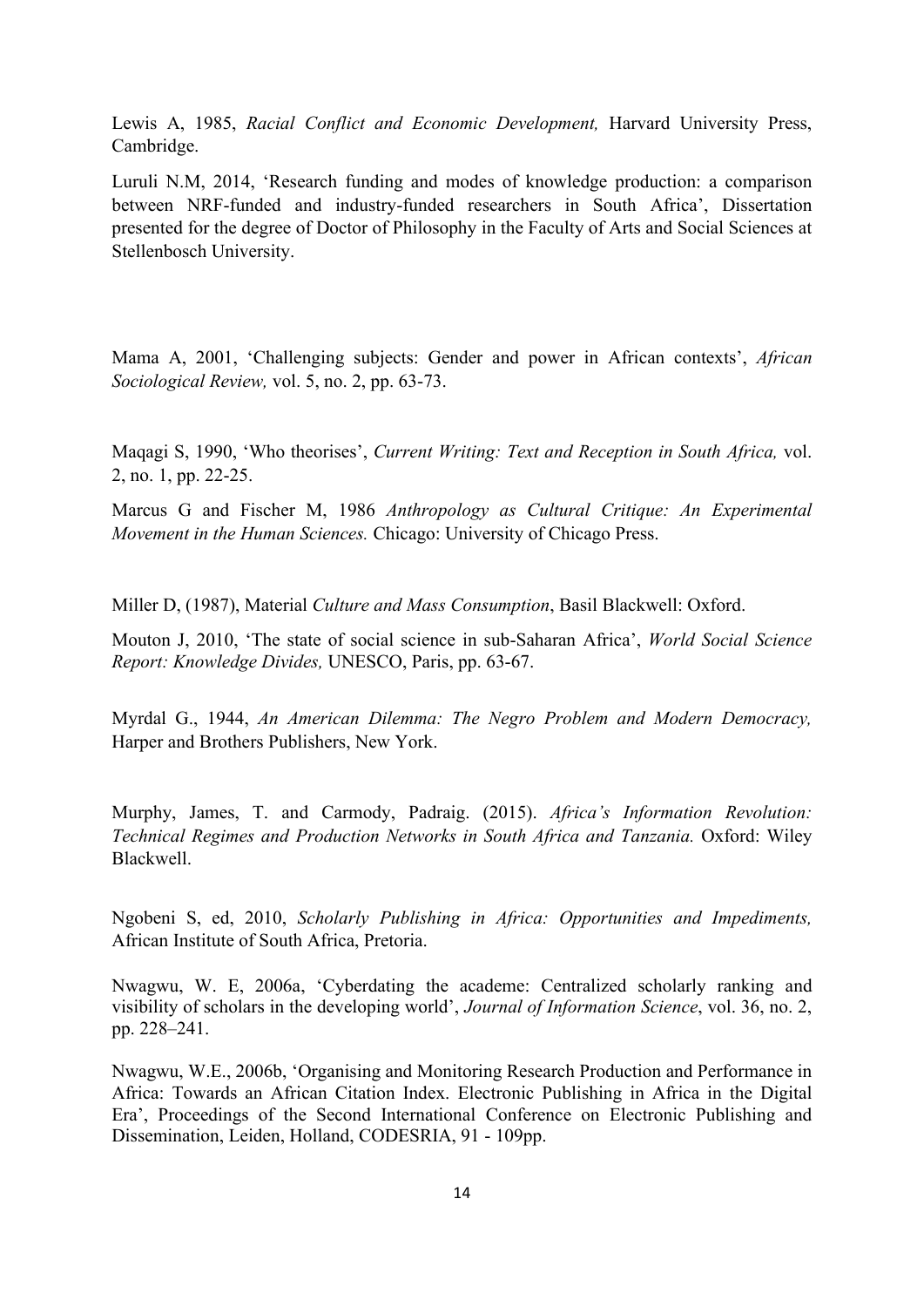Nwagwu, W.E., 2008, 'Online Journals and Visibility of Science in Africa: A Role for African Social Science Citation Index. Putting African Journals Online: Opportunities, Implications and Limits', Proceedings of the Third International Conference on Electronic Publishing and Dissemination, Dakar: CODESRIA, pp 1-14.

Nwagwu, W.E., 2016, 'Open Access in the Developing Regions: Situating the Altercations About Predatory Publishing', *Canadian Journal of Information and Library Science*, vol. 40, no. 1, pp. 58-80.

Nyamnjoh, Francis B. 2016, *Rhodes Must Fall: Nibbling at Resilient Colonialism in South Africa*, Langaa Research and Publishing Common Initiative Group: Bamenda.

Nyamnjoh F.B, 2012, "'Potted Plants in Greenhouses': A Critical Reflection on the Resilience of Colonial Education in Africa", Journal of Asian and African Studies 47(2) 129–154

O'Hara S.U. , 2009, 'Feminist ecological economics in theory and practice' Salleh, A. (ed.) (2009) *Eco-Sufficiency and Global Justice: Women write political ecology*. London and New York: Pluto Press / Melbourne: Spinifex, pp. 180 – 196.

Obeng-Odoom F, 2015, ['Africa: On the rise but to where?',](http://www.tandfonline.com/doi/full/10.1080/07360932.2014.955040) *Forum for Social Economics*, vol. 44, no. 3, pp. 234-250.

Oduro, A.D. and van Staveren, I., 2015, 'Engendering economic policy in Africa', *Feminist Economics*, vol. 21, no. 3, pp. 1-22.

Oloyede O, 2006, 'The first ten years: A review of African sociological review, 1997 -2006', *African Sociological Review,* vol. 10, no. 1, pp. 193 – 207.

Paulin E.A., 1999, 'Human capital', *Encyclopedia of Political Economy,* in O'Hara P.A., ed., pp. 464-467.

Price G.N. and Allen M, 2014, 'The Scholarly Status of Blacks in the Economics Profession: Have the National Economic Association and the Review of Black Political Economy Mattered?', *The Review of Black Political Economy,* vol. 41, pp. 1–11

Price G.N., 2008, 'NEA Presidential Address: Black Economists of the World You Cite!!", *Review of Black Political Economy,* vol. 35, no. 1, pp. 1-12.

Price, Gregory N, 2007, 'Would Increased National Science Foundation Research Support To Economists at Historically Black Colleges and Universities Increase Their Research Productivity?', *Review of Black Political Economy*, vol. 38, nos. (1/2), pp. 87-109.

Racine L, 2016, 'The Impact of Race, Gender, and Class in Postcolonial Feminist Fieldwork: A Retrospective Critique of Methodological Dilemmas', APORIA, Vol.3, Numéro 1 / Vol.3, Issue 1, pp. 15-27.

Salleh, A. (ed.) (2009) *Eco-Sufficiency and Global Justice: Women write political ecology*. London and New York: Pluto Press / Melbourne: Spinifex.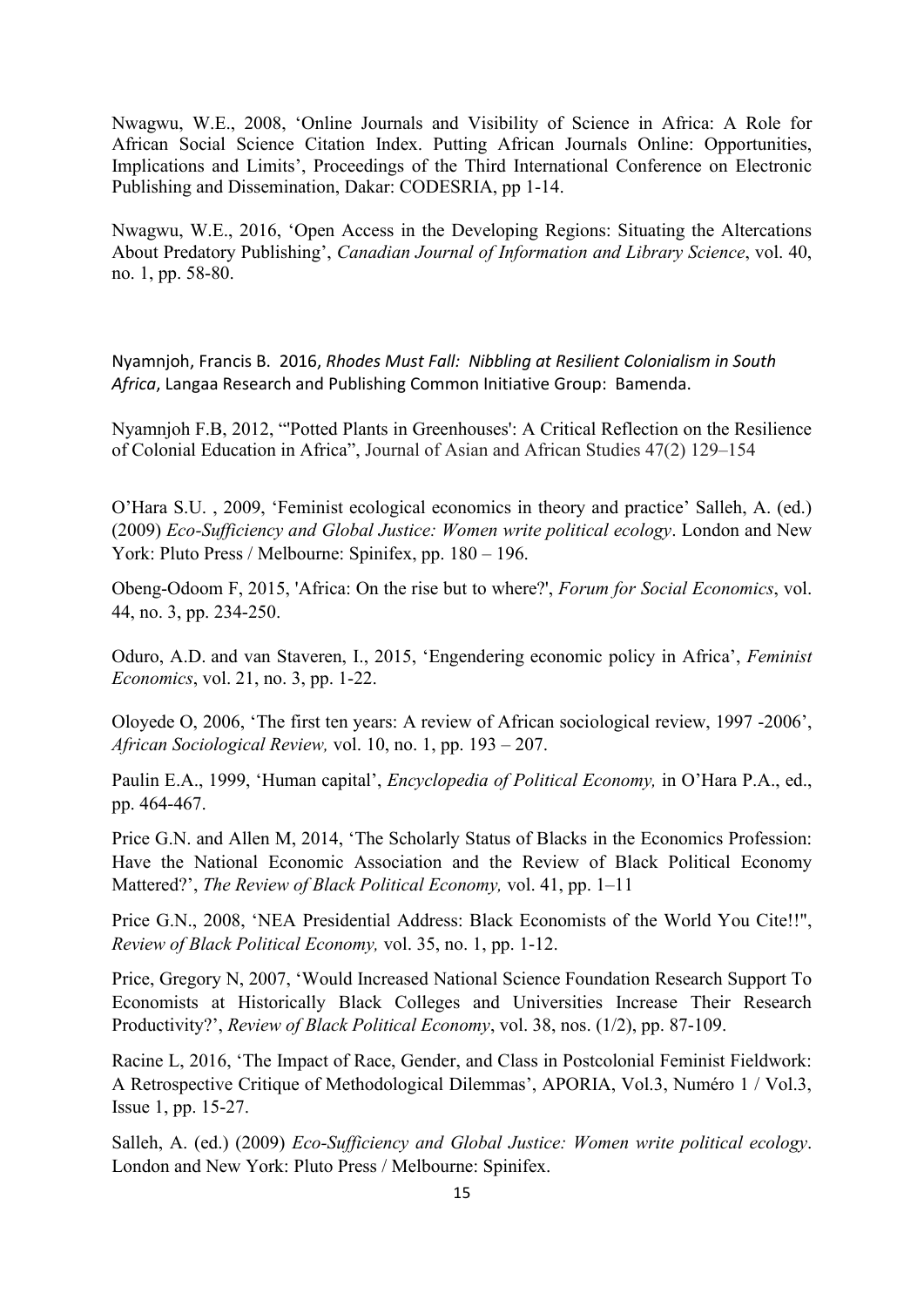Sanjek R, 1993, 'Anthropology's hidden colonialism: Assistants and their ethnographers', *Anthropology Today,* vol. 9, no. 2, pp. 13-18.

Saul J.S. and Leys C, 1998, 'ROAPE & the Radical Africanist: What Next?', Review *of African Political Economy*, vol. 25, no. 76, pp. 265 -273.

Smith L.T, 1999, *Decolonizing Methodologies Research and Indigenous Peoples*, Zed, London and the University of Otago Press, Dunedin.

Statistics South Africa, 2018, Statistical Release P0302, Mid-year population estimates, Statistics SA

Stilwell F, 2003, 'Markets in merit …or merit in markets?', *Australian Universities' Review,*  vol. 46, no. 1, pp. 13 -16.

Uetela P, 2016, *Higher Education and Development in Africa*, Palgrave Macmillan, London.

United Nations Office of the Special Advisor on Africa (OSAA) and the NEPAD-OECD Africa Investment Initiative, ca. 2016, 'Gross Domestic Product Africa Fact Sheet', available on the OECD Official website, <https://www.oecd.org/investment/investmentfordevelopment/47452483.pdf> (accessed on Aug 9, 2016).

Van Noorden R, 2015, 'Nature owner merges with publishing giant Macmillan Science and Education looks set to gain from Springer's scale', *Nature News,* 15 January.

Vawda S, 2016, 'Whose knowledge? The politics of scholarship in South (ern): A critical review of Inside African Anthropology', *South African Journal of Science,* vol. 112, no. 1/ 2, pp. 1-4.

World Bank and Elsevier, 2014, 'A decade of development in Sub-Saharan African Science, Technology, Engineering, and Mathematics Research', Report No. 91016.

World Bank, 2015, *World Development Report 2015: Mind, Society, and Behavior,* The World Bank, Washington DC.

Xia J, Harmon J.L, Connolly K.G., Donnelly R.M., Anderson M.R., Howard J.A., 2015, "Who Publishes in 'Predatory' Journals?", *Journal of the Association for Information Science and Technology,* vol. 66, no. 7, pp. 1406–1417, 2015

Yalcintas A and Wible J.R., 2016, 'Scientific misconduct and research ethics in economics: an introduction', *Review of Social Economy,* vol. 74, no. 1, pp. 1-6.